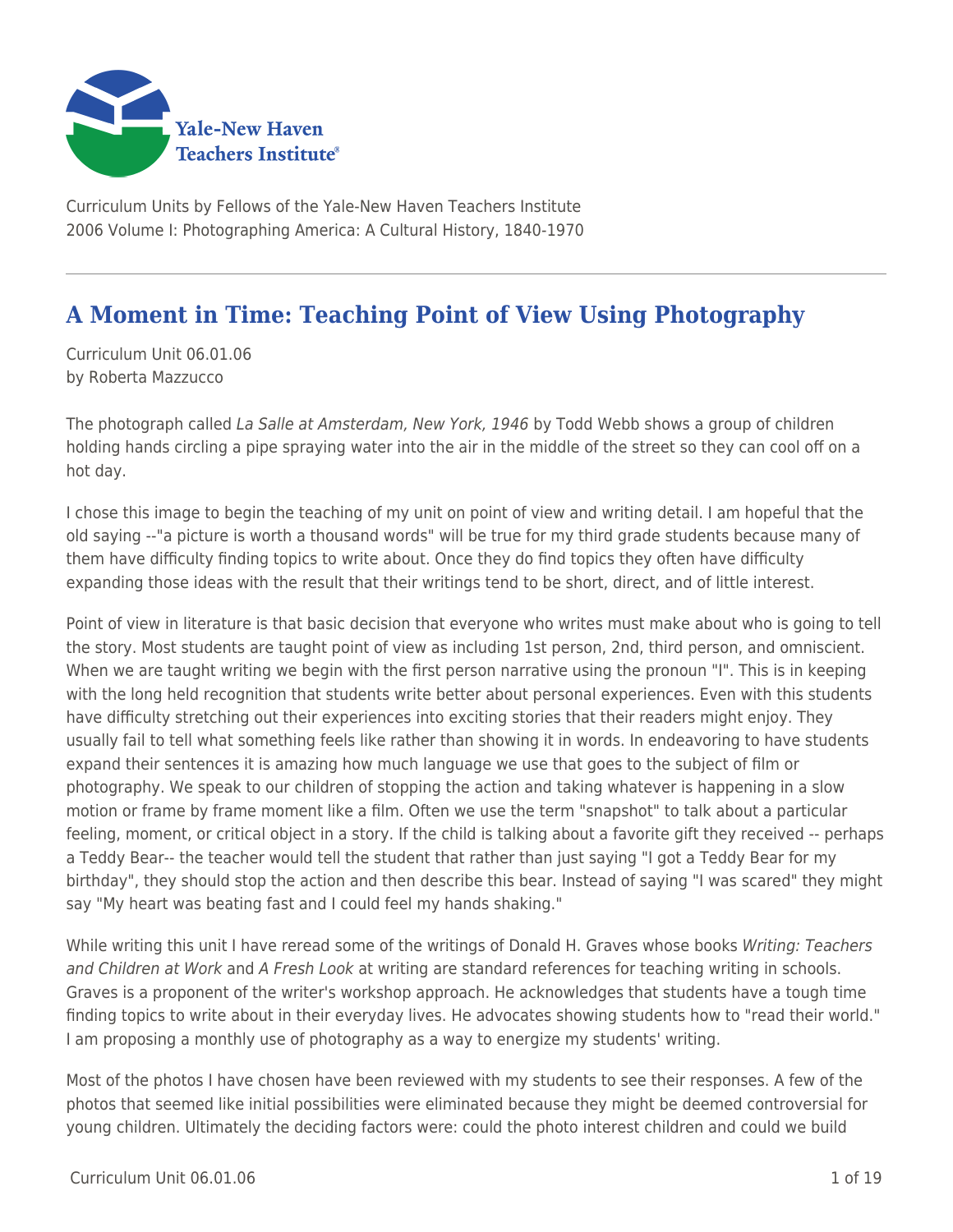enough of an initial connection that would make it practical to discuss the picture? In some cases students' response was limited or they seemed to require more background than I really wanted to provide. Doing so I felt would make looking at the picture more a regurgitation of what they would perceive to be the "proper" interpretation.

## **Todd Webb and John Gutmann**

In using the LaSalle at Amsterdam, New York, 1946 photo I hope to engage students who will be fresh from summer vacation. I have no doubt that this photo will be successful. In the photograph a group of children are holding hands and dancing around a spray of water that is cooling them off from the summer heat. In looking closely at the photo we realized that the source of the water was not a fire hydrant but a series of pipes that were rigged up to ascend into the air like a flag pole from which the water sprayed out. My students had various remarks about the pipe and spray. Some thought the pipe resembled a Fourth of July rocket that was about to take off. The spray of water shot high up into the air above the heads of the children. It almost seemed like actual rain falling from the sky. The shape formed by the cascading water was like an umbrella spreading out like a canopy over the children. Above the water and in the background stood the tenement apartments and my students could imagine how they were still in the heat. The water made the street look darker and cooler where it had fallen. Some of the children have on bathing suits while a few of the girls are in dresses.

We spoke about circles and why we often get ourselves into a circle. Students remarked that playing in a circle gave them a chance to see everybody. I asked them what was friendlier -- being in a circle or being in a straight line. They found that it was easier to talk in a circle while in a straight line your vision was sometimes blocked and you couldn't speak to your friends. So the photo suggested the children were getting along. The people in the circle seemed to glow while the area around the circle was darker and the people most of them adults seemed to look longingly at the circle. The lightness emanating from the cascading water made the source of the water like the sun. In fact some of the children questioned if the picture were taken in full daylight or closer to sunset because they could not see the sky and the brightest light came from the water pipe.

I then told them a bit about the photo. Todd Webb was a photographer who took pictures during World War II and after took photos of life after the war. 1 When he took this picture the war was over. They were able to understand that this picture showed children having fun and people being together. There is another Todd Webb photo of the same event -- three African American girls off to the left of the picture still being hit by the spray of water. The number of children around the ascending pipe is less and they are holding on and circling it almost like a May Pole. The picture seems to be split into two subject areas and one can see that the girls seem to be in mid air as their feet look like they do not touch the ground. In the back a group of boys is seen who have also left the water. Again the shading of light to dark is apparent with the water having a white shining affect and almost blotting out any notion of the sun facing toward the camera with the circle of children behind them. As the girls grab the pole it is reminiscent of the Statue of Liberty holding up its light of freedom and progress. It is not necessarily important that students have the historical background and many times it may not expand their understanding of the picture but that is something that can be decided by the teacher.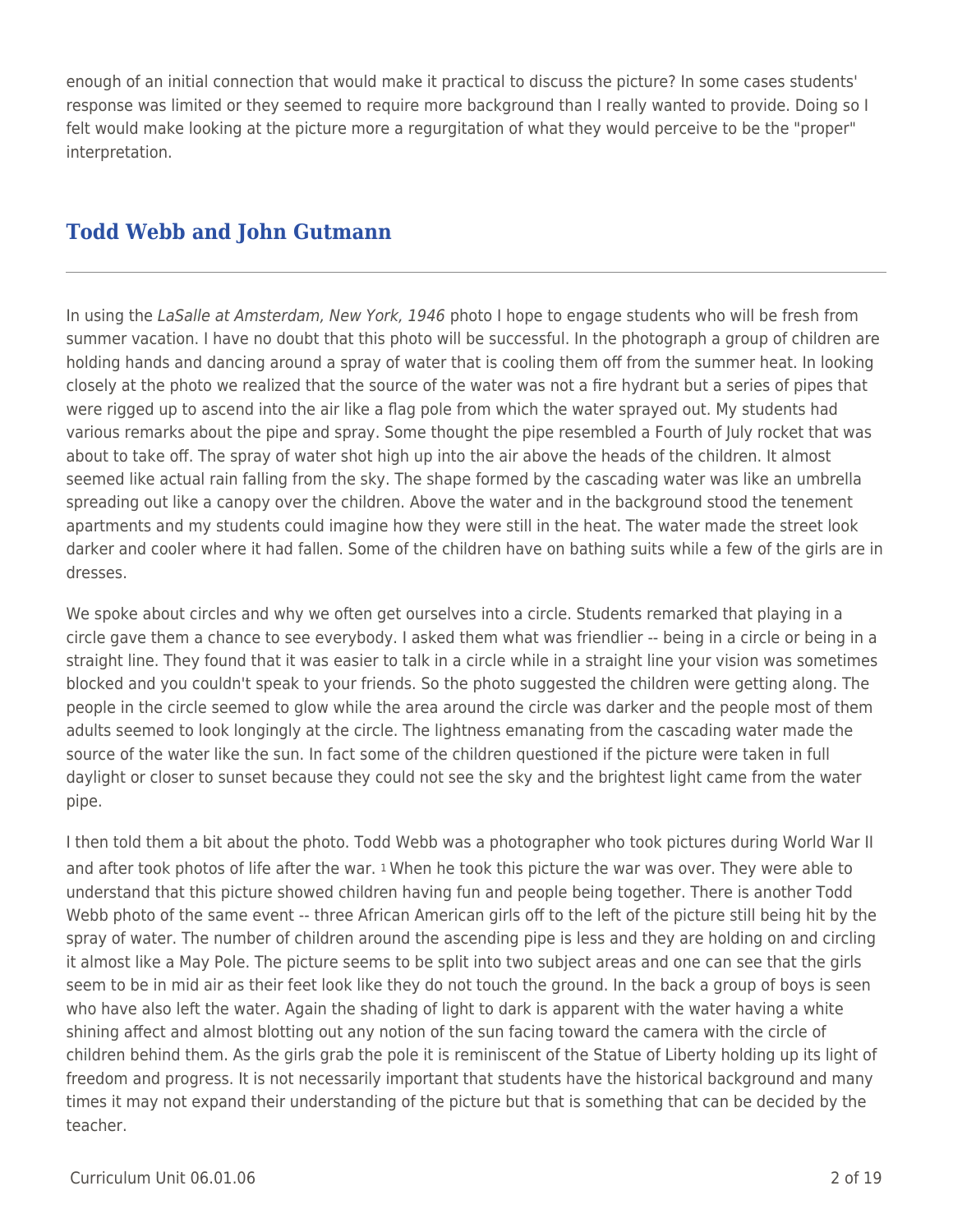After talking about the pictures my students agreed that they liked the circle photo the best. They thought it had a clear focus and they could connect with the action. I would have them write about being one of the children in the circle and what it feels like to have the cool water hitting you on a hot day. Slowing down the action of that circle would make students see how you could take something so very simple and make it into an interesting and enjoyable narrative.

A good follow-up is The Artist Lives Dangerously by John Gutmann. I had included this photo among those I might use when I began randomly searching for photographs to include in the unit. Personally, I had initially thought it was a good possibility. In the photo a young boy is making a chalk drawing of a Native American on the shoulder of the street while further out in the middle of the road a car is going by. My students on seeing the photo commented about the boy taking chances by doing his drawing near the traffic. They thought that the boy had probably found a good place to draw and wasn't thinking when he began. We spoke about drawing on the sidewalks (graffiti) and other unusual places. Students suggested that they often wonder more about how the artist was able to get to the place they drew rather than the drawing itself. What I hadn't thought of too much was the boy's drawing. I knew that westerns were a popular subject of films in the thirties and forties and saw nothing special there. However, a colleague suggested that the symbolism of the boy's drawing grew as one thought about the treatment of the Native Americans. What Gutmann caught in his photograph was not only the car possibly running over the boy, but also the Native American in the drawing and reality who was subject to being run over by society. My students missed this and so I wasn't sure that unless I went into a lot of background this photo would fit in. While I had eliminated the photo I do think that if coupled with the Webb photo it offers another view of childhood for students to consider. As part of a discussion about Native Americans it can also be quite powerful.

In reading about John Gutmann I was interested to learn that like many other early photographers he was originally trained as an artist. Gutmann was born in Poland in1905 and had studied with the Expressionist artist Otto Muller. From his studies Gutmann became interested in the exotic. When he had to leave Berlin because he was forbidden as a Jew to teach or exhibit his artwork, he came to America. He went to San Francisco and took up photojournalism as a way to earn a living. He never regarded photography as a pure art form. Gutmann settled in San Francisco where he liked to photograph what he saw as the strange and exotic culture of America. He was intrigued by popular culture and especially the proliferation of cars. <sup>2</sup>

### **Evans, Van Gogh, Warhol, and Magritte**

Continuing to use familiar images that students can deal with, and a topic they can readily identify with I would move onto Four pairs of shoes in the sand (Mitch Diamond). The black and white photo shows four pair of sneakers on what appears to be beach sand. Inside each is a rolled up pair of socks. The sand is messed up in the background as though people have walked on it and you can tell by the shadows that the sun is out. This photo was again something the students could easily identify and expand on as we tried to take the four pairs of shoes and figure out where they were and what the circumstances might be around the picture. Students could readily imagine what was going on and write about what connection they could make to the photo. How did they know they were at the beach?

A Walker Evans photograph Floyd Burroughs' Work Shoes is a good contrast. In looking up the photo I came across a selection from The Cultural Logic of Late Capitalism by Fredric Jameson (Duke UP, 1991) which had

#### Curriculum Unit 06.01.06 3 of 19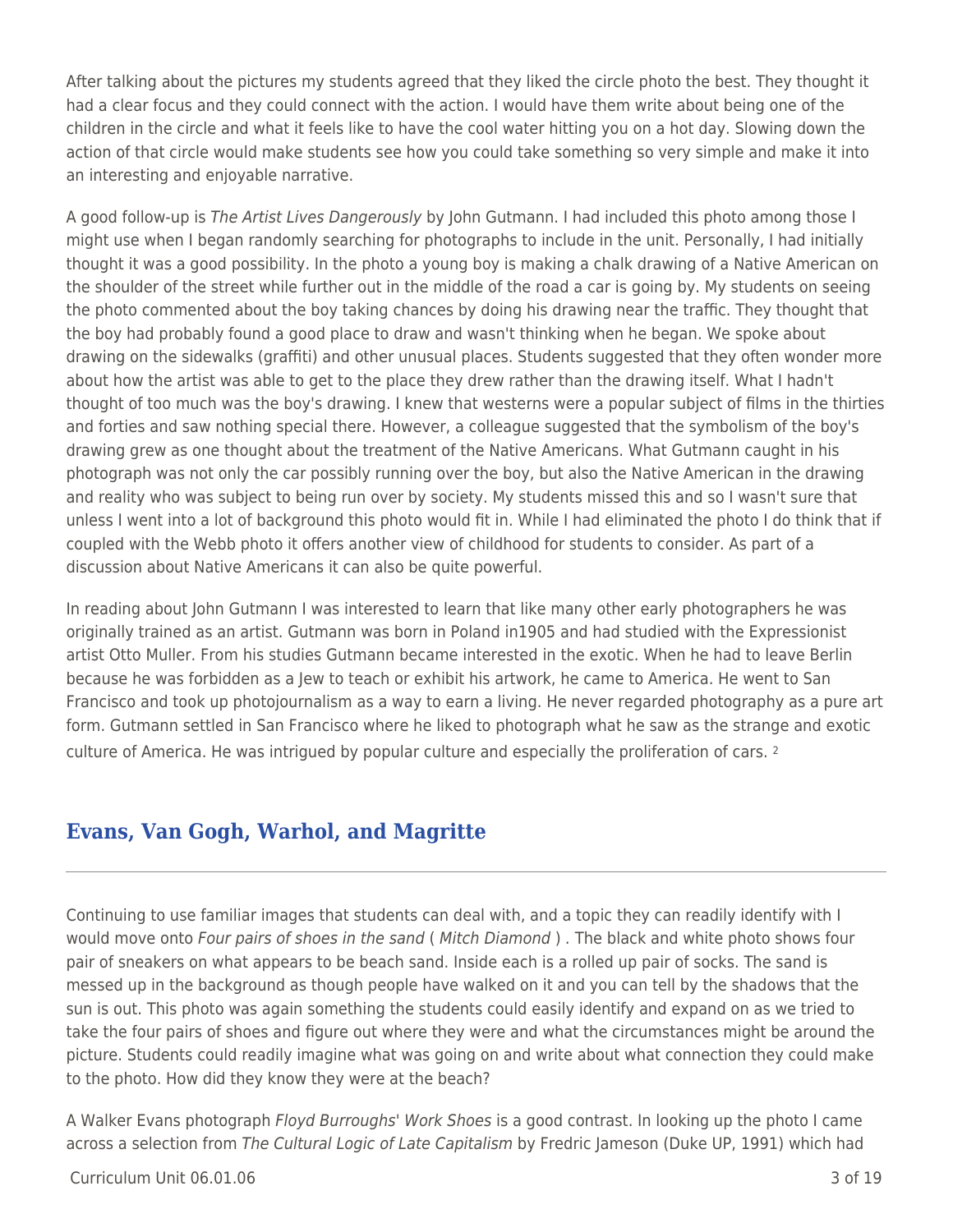no relationship to my topic other than it discussed a variety of works that also depicted shoes of various types and argued for their economic symbolism. The works included Van Gogh's Painting of Peasant Shoes ; Andy Warhol's Diamond Dust Shoes; and Rene Magritte's Le modele rouge. Each photo or painting presents a pair of shoes; Warhol's picture of silvery high heels, Van Gogh's shoes which are closest to those pictured by Evans, and Magritte's surrealist painting of shoes missing the toe portion but showing a foot extending from the back portion of the shoe as one entity. I think that these photos and paintings offer students a chance to se how an object can have so much meaning and provoke so much thought. I am glad for the suggestion and the luck of finding the other images. I imagine there are other examples of pictures surrounding an object or theme that can be utilized as extensions of this unit.

What would happen if we put the sneakers on the sidewalk -- or on a rug? Why did the photographer have the socks in the sneakers? Students felt that the socks indicated that the people had gone barefooted so they could go into the water. A couple of the shoes had shoe laces still tied. The students realized that this meant whoever the people were they wanted to get their shoes off quickly so they did not untie them. It was unclear about the relative sizes of the shoes but they could see the possibility that this might be a family of adults and children. Then a few of them launched into stories about how their parents like to relax at the beach. Getting rid of your shoes means you are free to move around.

We talked about walking on sand at the beach and what it felt like. Students began to talk about the hot sand and how it got between their toes when they walked on the beach. Even though there was not a lot of detail in the picture -- just four pairs of sneakers, socks and sand -- yet we got the message. I suggest take a piece of chart paper and have students brainstorm what the picture conjures up. We made quite a list beginning with words like sand, water, swimming, etc. So sometimes less is more. If a writer uses a few good descriptive words it can help the reader picture a detailed setting.

### **Joel Meyerowitz: Ballston Beach**

I would like to contrast this picture with Joel Meyerowitz's photo Ballston Beach, Turro 1976-77. This is an obvious beach scene with people doing various activities on the beach, the water in the background. The Four Pairs of Shoes in the Sand (Mitch Diamond) merely suggested -- you had to provide the images from your own experience -- while the Meyerowitz photo gives you more to look at. But it isn't just conjuring up the beach. Here the centerpiece is the lifeguard. People seem to be falling in and out of the picture but the center holds the lifeguards and his perch high above the beach. In the background the ocean is calm. The one male life guard sitting in the chair has a relaxed attitude. Students could tell by the way his arms were hanging over the chair that everything was peaceful. The distinct horizontal lines on the horizon and the shore of the beach help to emphasize the calm. The lifeguard's resting arms are in line with the horizon line. The only things breaking the horizontal lines are the vertical lines of the lifeguard's chair and the flag pole.

A female guard sits on the sand in back of the chair. We know who they are because they wear orange. The children readily knew that the orange color they were wearing would be easy to see. They also knew that the orange cross on the flag waving above the lifeguard's chair was meant to show where help was available my students sensed that the picture told of the dangers of the beach as well as its beauty and opportunity for fun. While people play and have fun the guards are always there to protect us. We hardly know that they are there. There seems to be a line between the people on the beach and the water and a very distinct horizon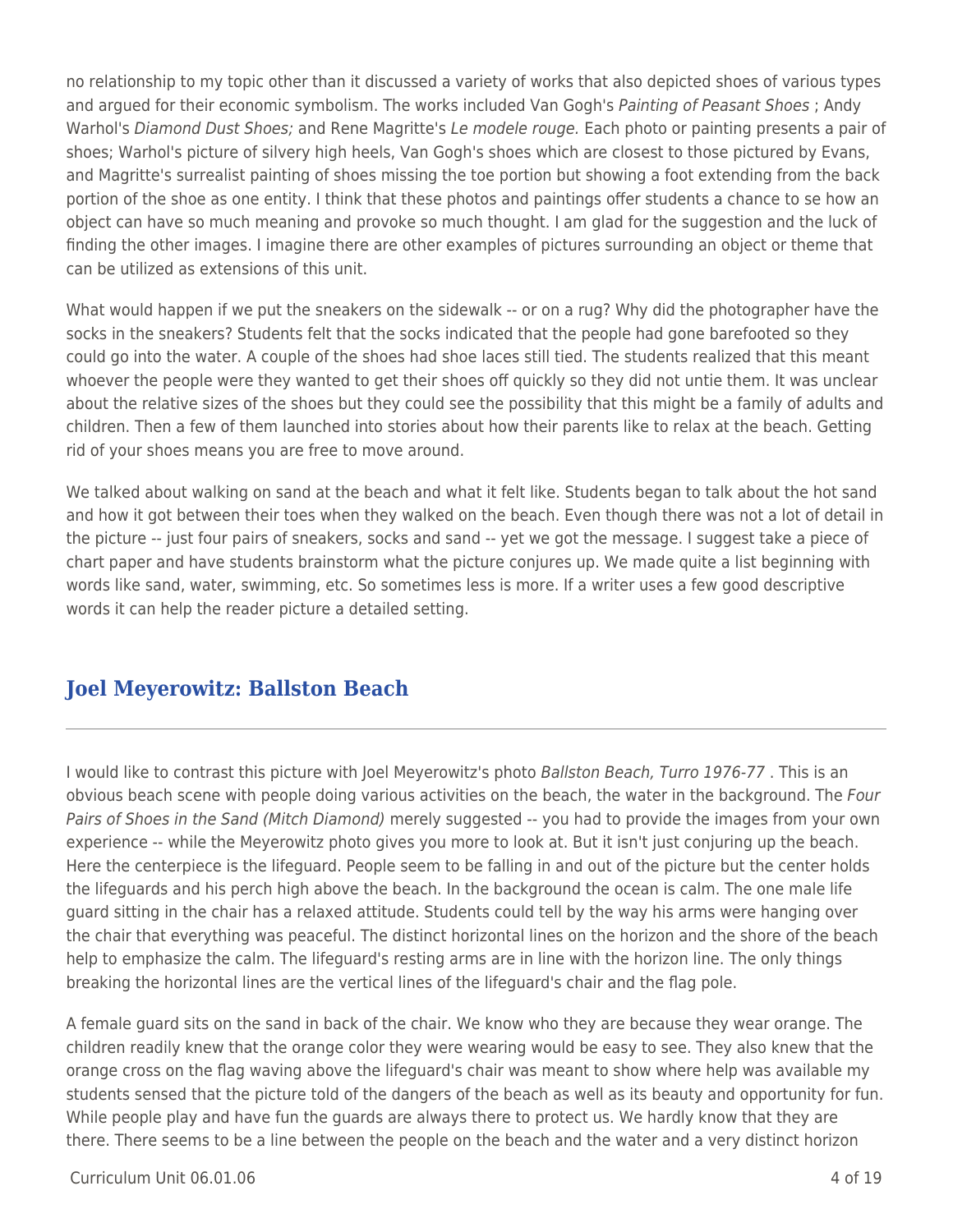line between the water and the sand and water and sky. Students noticed that the guard's chair blocked out part of the water.

While the Four Pairs of Shoes in the Sand (Mitch Diamond) photo showed how minimalism could work this photo was different. Meyerowitz took what might be a typical scene but chose a point of view that does not tell us the typical story. He might have stepped in front of that lifeguard's chair and taken the shot of people on the beach. As one of my students suggested by not doing this he makes us think more. He is telling us about a part of the beach we don't think about -- the danger.

I suggest that students could imagine they are one of the lifeguards and talk about the responsibility they have for guarding the people on the beach. They might talk about the equipment that we see in the photo and how they might use it. Still they might offer a

story about being rescued. Perhaps they rescued someone or were rescued themselves.

Next, I would use is called House and Tornado (Chuck Carlton) building on the other photos we are merely trying to work on expanding an idea and seeing what details we could find. In this photo the house is calmly sitting in the left front of the picture while to the right a tornado looms! Both the house and tornado are in black and white. The photos show how certain images can evoke a myriad of ideas. Most of the students were impressed with the tornado. We talked about the fact that the title of the picture was House and Tornado and not Coming Danger or A Tornado about to Strike. Is there a particular reason for it being title simply H ouse and Tornado ? Both images can be looked at separately. What if we just saw the house? Curiously two distinct reactions came from my students. Some thought the house was a place they would like to live in. Some thought the house had people inside while others thought the house looked empty because all the shades were down. Some of the students thought the house was strange. It seemed isolated and alone. A few thought they would like it better if it were another color. The black shutters seemed to make the house somehow creepy. They speculated that there might be someone in the house who needed to be warned. The tornado was awe-inspiring.

Looking at the way the photo is set up also provides some interesting ideas. Cutting the picture in two provides us with the house in the forefront and left a mixture of strong rectangles and triangles which emphasize strength and immobility. The tornado on the right side of the picture swirls up and dominates the top half of the photo. Those curves which show the might of the cyclonic winds also has a wildness as it extends to the top that suggests a genie being let out of a bottle. We expanded our conversation into the telling of personal experiences about storms and recollections of films they had seen about tornados. I was even able to go the weather channel web site and show them video of actual tornadoes.

How do the streets look before a storm? Perhaps our uneasiness with the house was just the fact that people were absent or hiding. One writing assignment might consist of students coming up with a list of things to do before a storm. They might also write a few rules that should be followed during a storm or tornado. Since most students are fascinated with tornadoes and hurricanes this might be linked to a science unit on these phenomena.

What would happen after the storm? I would like to contrast this with a picture of people inspecting the aftermath of a storm. I have found a few pictures that show a few of the emotions of people after a storm. There is dealing with loss and the damage of the event while also a sense of celebrating life and the fact they have survived. Again, students might be asked to write a journal entry describing how they might feel after surviving a destructive storm. I have also thought of playing some music like La Mer or the storm sequence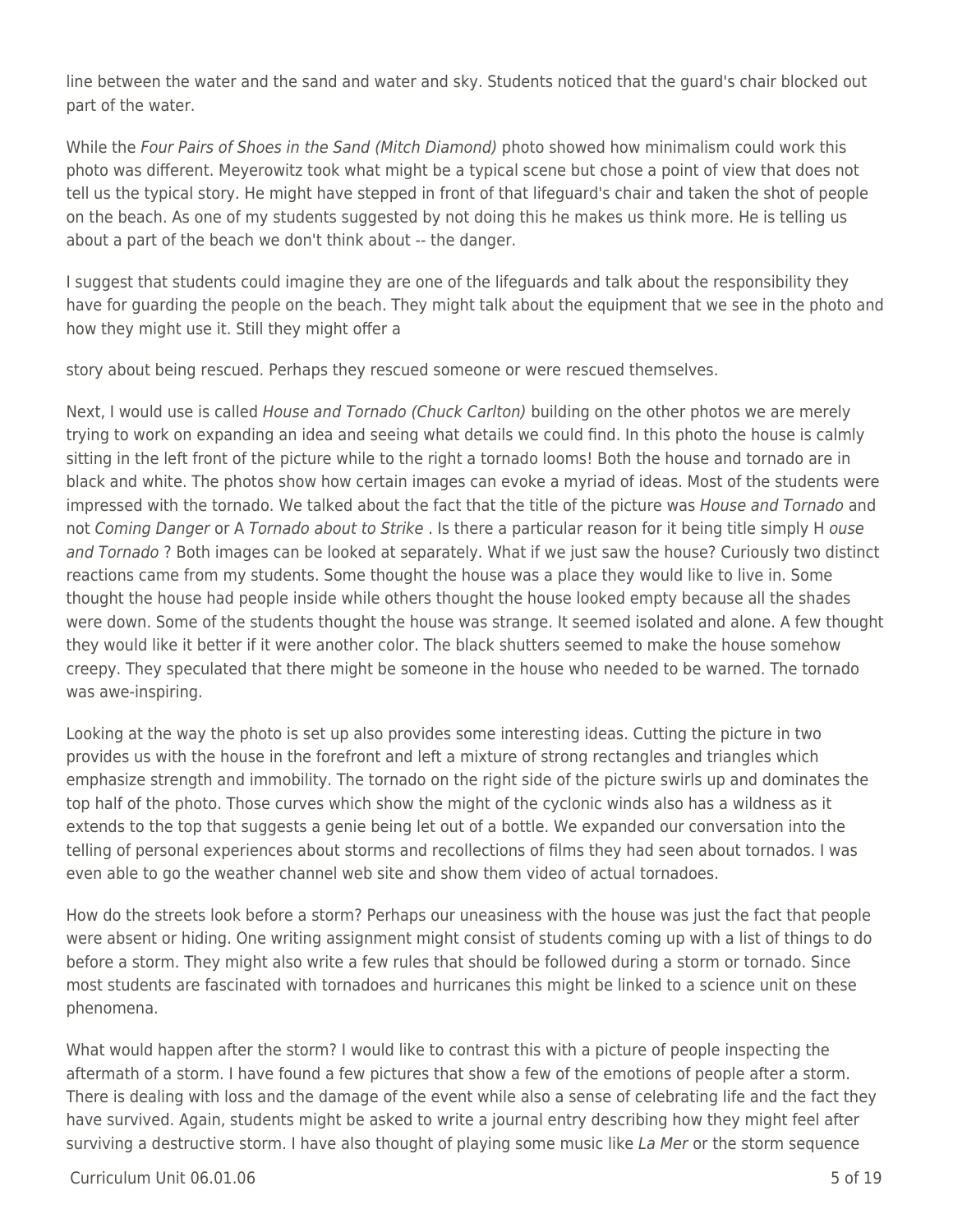## **Robert Doisneau**

After working with these simpler straightforward images we would then turn to some more complicated photos. I would begin with three photos by Robert Doisneau (1912-1994). Doisneau lived in Paris and eschewed the artistry of photography in favor of capturing the special moment in everyday life. He wandered the streets of Paris taking pictures. 3 The first I would like to consider is The Fallen Horse (1942 ) which as the title suggest is of a horse lying on the ground in a street of Paris while a group of bystanders looks on. The horse is wearing blinders on its head and seems to be on its side. There are small puddles on the street and one of the bystanders has an open umbrella. This photo had great appeal for my students because of the presence of an animal that seemed to be in distress. Their first reaction was a collective cry of Ohhhh! The children immediately thought the horse was having a baby. When I told them that the title was Fallen Horse (1942) we shifted discussion to the fact that the horse was not on the ground because of some natural event. Could they imagine a horse falling? How could it happen?

One of the things that make this photo so appealing is the use of light and dark. The horse stands out and is easily recognized as the main focus with its whiteness. A technique that photographers often use is that of contrasting light and dark. Again a suggestion was made to me that children might make a picture in which they highlight one element by using specific coloration of perhaps do a black and white drawing. Drawing is an excellent way that teachers use to connect children's ideas and their words. Beginning with a picture often helps to focus the child's thoughts and ideas.

Further discussion concerned the setting. They could tell that the setting was a city -- a building was in the background. Then they speculated that the horse had run away from a farm. I asked them if it was strange to see a horse in the city. They said no because sometimes the police ride horses and in some cities there are carriages pulled by horses that take people around. A couple of the children had ridden in a carriage in New York with their parents.

We then turned to the photographer and his point of view as he shot the picture. Where was he when he took this photo? Why didn't he run across the street and get a close-up of the horse? They agreed after I isolated the horse that pulling back and showing the whole scene including the reaction of the people made it more interesting. We talked about how in their stories they had to not only describe a scene put give reactions and feelings when they wrote. It would be good at this point to have students take the point of view of one of the spectators in the photo and write from their perspective a journal entry they might make about seeing the horse.

The second photograph is called Musician in the Rain (1957). In the photo a man with a bass violin stands holding his umbrella over the instrument while another man continues to paint a picture. My student's first reaction was one of amusement. Something about the man with the bass violin is so absurd. They finally explained with a little prodding that the unusualness of the circumstances made them laugh. The man was holding his umbrella over the instrument instead of himself. To many it seemed that the bass violin was almost like another person. It was covered with its own coat (protective cover) same as the man. From his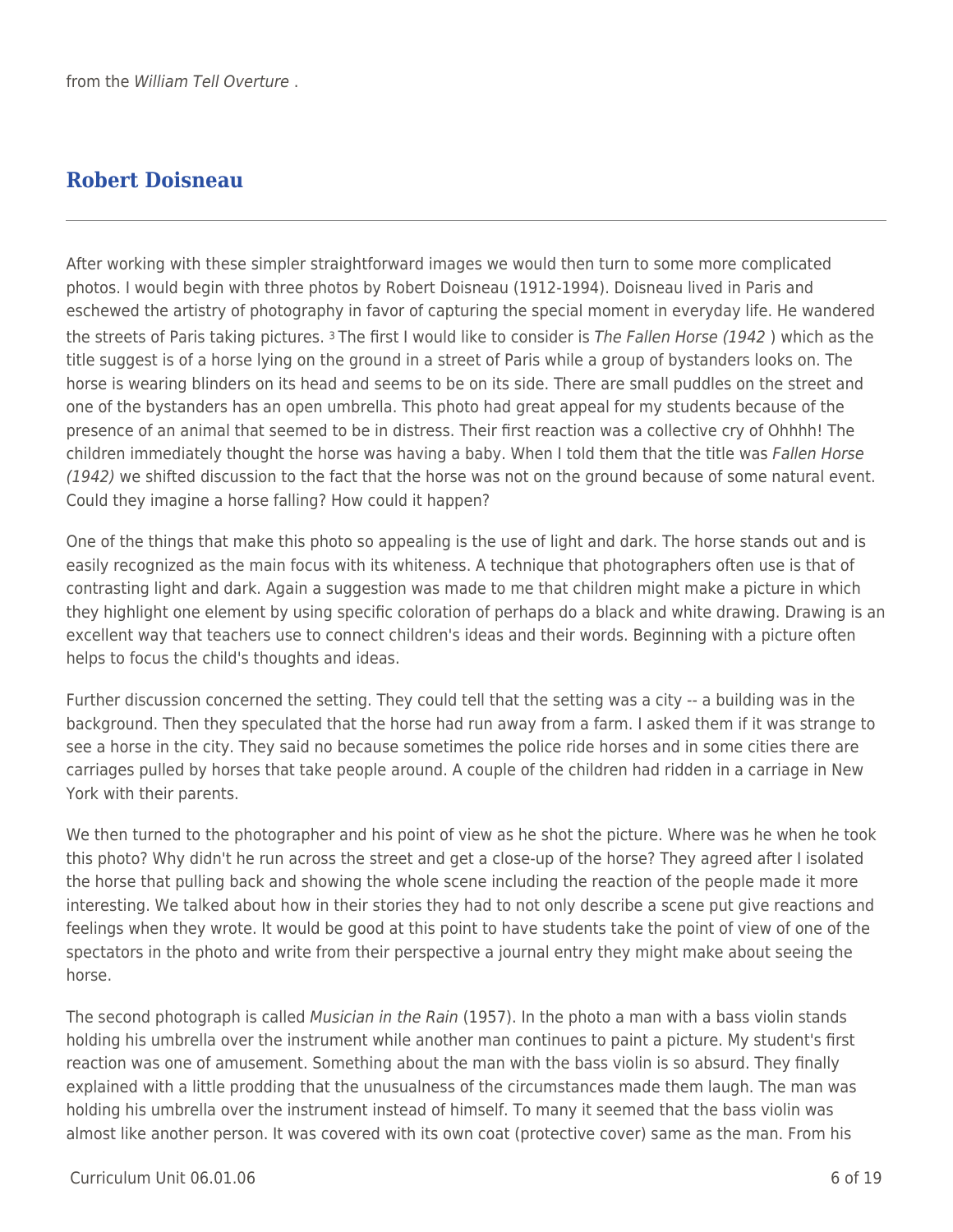behavior toward the bass violin students felt that the man must treasure the instrument because he would rather get wet than let his instrument be harmed. Further they speculated that the man was probably waiting for a taxi to take him home or to a concert where he was going to play.

The painter in the photo was a bit more difficult to discern. His back is to us and we can tell he is painting a picture. It looks like it contains a road or street. Why didn't he just stop painting? He must want to finish that picture very badly. The man with the instrument is amusing but the painter doesn't send an immediate emotional feeling. We started to converse about things we like to do. I suggested that students think of activities they do outside. Sometimes you're playing ball or riding your bike and the weather changes but you keep playing. Sometimes it starts to get dark and you can barely see the ball but you keep playing -- Why? Students were quick to say that when they are doing something that they enjoy it is hard to leave it. I suggested that what the photograph was perhaps showing them about the painter and the musician is that they really enjoyed what they were doing and that art and music were very important to them.

I told them that the title of the picture is *Musician in the Rain (1957)*. Why did the photographer include the painter? I like to cut out one of the images in the picture and ask students how the feeling of the picture changes. In this case I covered the painter. Why was he in the photo and yet the title focused on the musician? Students thought the musician seemed to be closer to them and they could see his face. He was the one they could tell the most about. Yet when the painter was cut out they felt something was missing. It seemed more balanced when the two people were there.

The third Doisneau picture is called Large Bolides (1956). Bolides is a meteor that explodes before it crashes to earth. In it a boy in a toy car is looking at a smashed up car with its front wheel on the sidewalk. Students thought that maybe the driver of the car had been hurt or maybe fled; leaving the car there so the police would not catch him. I asked them why the photographer had taken a picture of the boy in a toy car next to a real car that had been smashed up. Someone thought it was a warning about driving a car and how it was dangerous. They also suggested that the boy could have been hit because the car came on the sidewalk where it didn't belong. However, the boy with his toy car couldn't go in the street because he didn't have a real car but a toy. Maybe they speculated that he would be a better driver when he grew up because of seeing this smashed car. I asked them what they thought about when adults make mistakes. They thought that everybody can make a mistake although adults should know better. They should be examples for children. When I asked if they thought the picture were serious they said no there was something funny about the boy being a better driver than the adult.

I then put up the three photos by Doisneau and the children agreed that the photos were looking at everyday things that happen. They felt that the Fallen Horse (1942) photo was beautiful and sad. There was something about the black and white shadows that made them like that photo the best. The other two: Musician in the Rain (1957) and Large Bolides (1956) were less serious.

### **Joel Meyerowitz: Fallen Man and Fallen Horse**

I then took the Meyerowitz's photo Fallen Man, Paris 1967. Likewise he also has a photograph called Fallen Horse, Spain 1967 which can be compared to that of Doisneau. Meyerowitz started in black and white photography and was one of the first photographers to switch into color photography. Black and white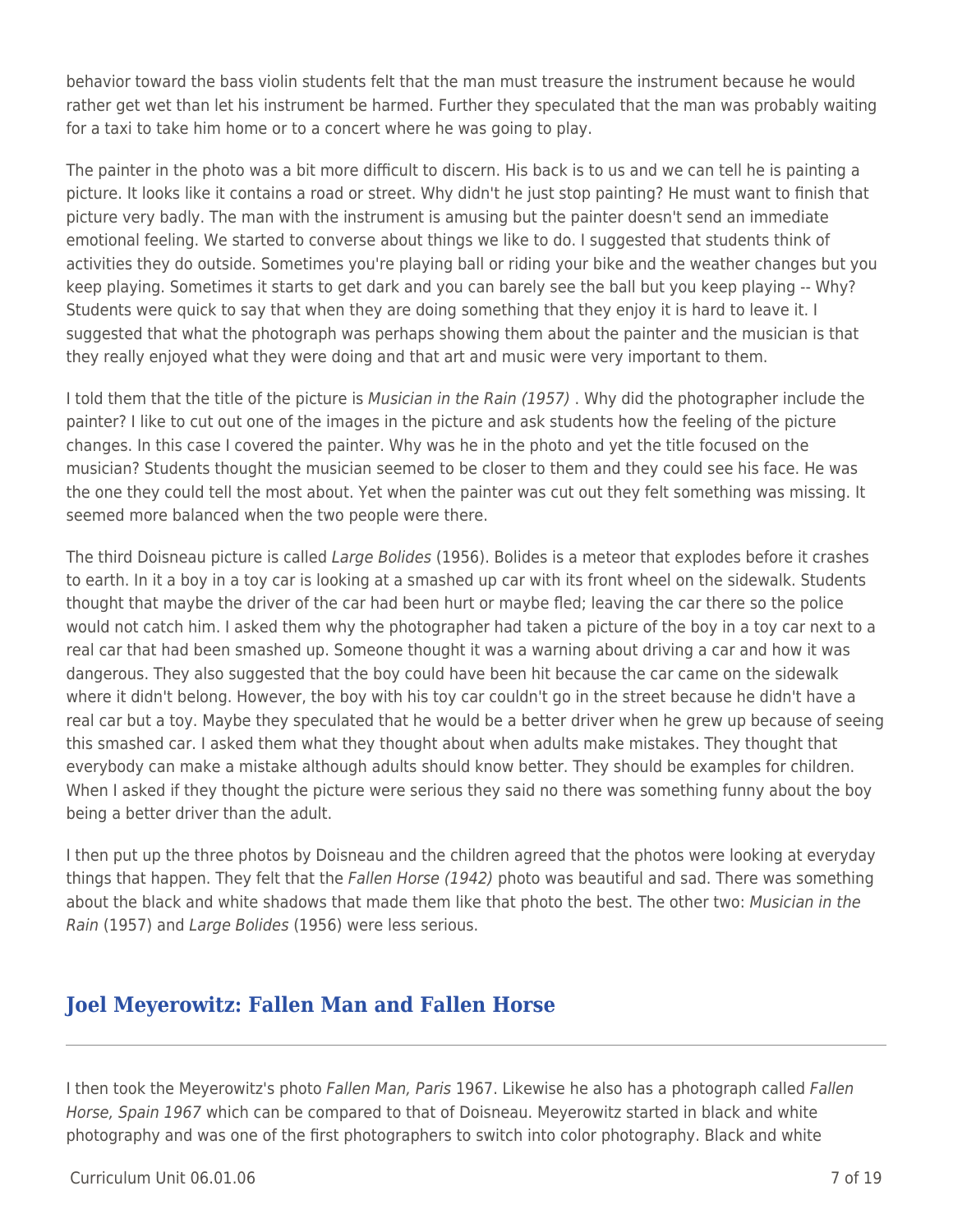photography was considered to be the only true way to achieve a serious art photograph. Meyerowitz and others changed that. Interestingly he was the first photographer to be allowed access to the World Trade Center after the attack on 9/11. <sup>4</sup>

Not only did he explore in color film but he began to change his photographic center and went to a kind of off center technique that showed the main activity in his photos -- the primary event or action in a corner. 5 Thus the action became sometimes unnoticed or a non-event. In Fallen Man Paris, 1967 the man is not the center of the photo and so his falling becomes almost unimportant. As we can see the man is on his back legs in the air but life goes on. A woman continues down a flight of stairs to the subway, men are on their busy way -- in fact, a workman seems to step over the man as he continues on his destination. The traffic of the city takes center stage and the man's fall is marginalized to a non-event in the face of the bustling city around him.

The photo is in color though students didn't pick it up as an initial comment when comparing the two photos. The sunlight and grouping of white automobiles in the intersection seemed to lessen the strength of color in the photo. Students found the Meyerowitz photo to be less sympathetic than that of Doisneau's Fallen Horse (1942). When we compared them they felt that the people in the Doisneau photo seemed more sympathetic to the horse and rushed to help. In the Meyerowitz photo the man seemed to get little more than a glance and the workman with the hammer was stepping around the man. A few students suggested that the workman might have hit the fallen man with his hammer.

No one was sure that the man would be helped. We speculated that while the man on the bike and the woman going down to the subway looked at the man it didn't seem likely that they would stop and go help the man. Why was the photo called Fallen Man? While students felt the most important action in the photo should be the fallen man, he was out of place in the scene and should have gotten our attention but it didn't work out that way. Most students said that in looking at the photo they first saw the traffic and the man got their attention later when they looked closely at what was going on.

What did this photo say about living in a city? Some recognized that there were so many things happening that the man could go unnoticed. Doisneau's Fallen Horse, Spain 1967 seemed to be less busy and we as viewers of the scene feel that horse will get help. The horse is not competing for our attention. Looking at their faces we feel that the people are more concerned.

I did not speak to my students about the fact that there was speculation that the photo was staged. Would it matter to them? Was a photo or story only good if it were true? What about narrative stories that were all or part fiction?

### **Diane Arbus, Man Ray, and David Heath**

Next we turned to the Diane Arbus photo called A Child Crying, New Jersey, 1967. The photo elicited sympathetic sighs from my students. The photo shows nothing but the little girl crying and the children were able to come up with many explanations of why she was in distress. But why would you want to take a picture of a little girl crying? The children thought that it didn't matter why she was crying; that the photographer wanted to show us how sad the baby was. Also they were able to determine from the white glare of the photo that camera was very close to the girl because it looked like her face was hit with light from the flash. She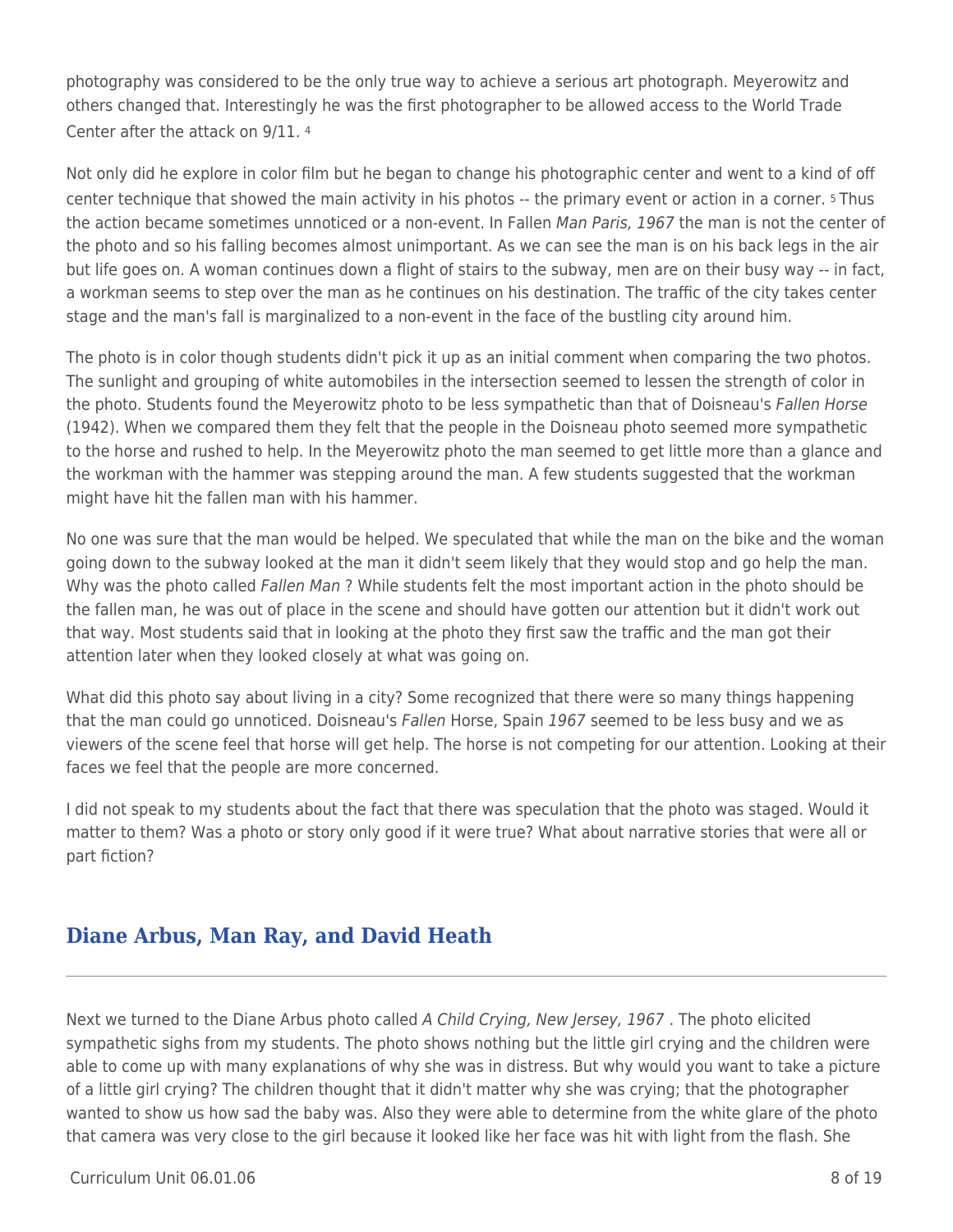looked to them like she was looking into a funhouse mirror that exaggerated her face and made it seem larger than life. They could see the tracks of her tears and almost hear her crying.

Then they were shown the photo by Man Ray called Tears (1945). Man Ray was born Emanuel Rabinovitch in Philadelphia but was raised in New Jersey. He learned the basics of photography from Alfred Stieglitz. Later he went to Europe and became part of the European experimental movement known as *dada . DADA* was an attempt to create works of art that confused the viewer's sense of reality. They would photograph everyday objects and present them as finished works of art.

In the photo Tears (1945), 6 Man Ray chose to show the tears of a woman. We see can see her eyes and the tears. On further looking at the photo my students felt that the woman did not show any real emotion -- rather the tears looked like they were placed there. In the Arbus photo they could see the tears streaming down the girls eyes and hanging off of her face. This woman had very beautiful eyelashes and as one student offered the mascara should be running down her face. While the students had guessed at the phony emotions of the Man Ray photo I did not learn until later the fact that the woman in the photo is actually a mannequin and the tears were glass beads stuck on for effect. Autobiographically speaking the photo was done at a time when Man Ray had broken off relations with his lover Lee Miller. There is the suggestion of the phony tears. My students discussed how crying can often get you sympathy and how they have used tears to manipulate certain situations. This photo suggested that we can be fooled by a photo and in real life.

We then turned our attention to the photograph called V engeful Sister by David Heath. Heath was born in 1931 and grew up in foster homes and orphanages in the Philadelphia area. He later became a kind of "street photographer." 7 The photo shows a boy obviously crying and in pain lying on the ground looking at his hand. Turning away from him but almost highstepppng with laughter is a little girl. My students initially thought the little girl was calling for help. The projected photo was not clear to them and the little girl's face is turned in profile. As a result I felt it necessary to tell them that the title of the photo was Vengeful Sister. We then spoke about the meaning of the word vengeful and the idea of trying to get revenge on someone who has hurt you. Then it became obvious that the girl was dancing and screaming with glee about having hit her brother. They could then see the boy's surprised look as he looks at his hand and lies writhing in pain.

In looking at the setting of this photo it is interesting that there is nothing in the scene but the boy and girl. Children might speculate what would happen if a toy were on the ground. My students thought that it would indicate that they argued over that object. Without a possible answer to why she had taken vengence on her brother the picture the picture was more interesting. It was a puzzle you couldn't really solve and most found unnecessary to do.

In looking at the setting there is nothing but concrete sidewalk and steps. Hard rectangular surfaces are all you see. As you look at the little girl she is almost like a plane lifting off--her hands by her side and her head in the air. Her triumph over her brother is apparent in a release of energy that you can see and feel. The back of her head leads down in a slanted line to the head of her brother who in contrast to her stretched figure is curling up in a protective fetal position.

My students were sympathetic to the girl and understood that her brother had probably deserved what he got. Many of them speculated at her motives and recounted their own experiences at being both victim and bully. For this set of pictures we spoke about the fact that most of them would be punished if they were the little girl. My assignment to them would be to write a letter to their parents describing why they did what they did and if they feel the punishment were justified.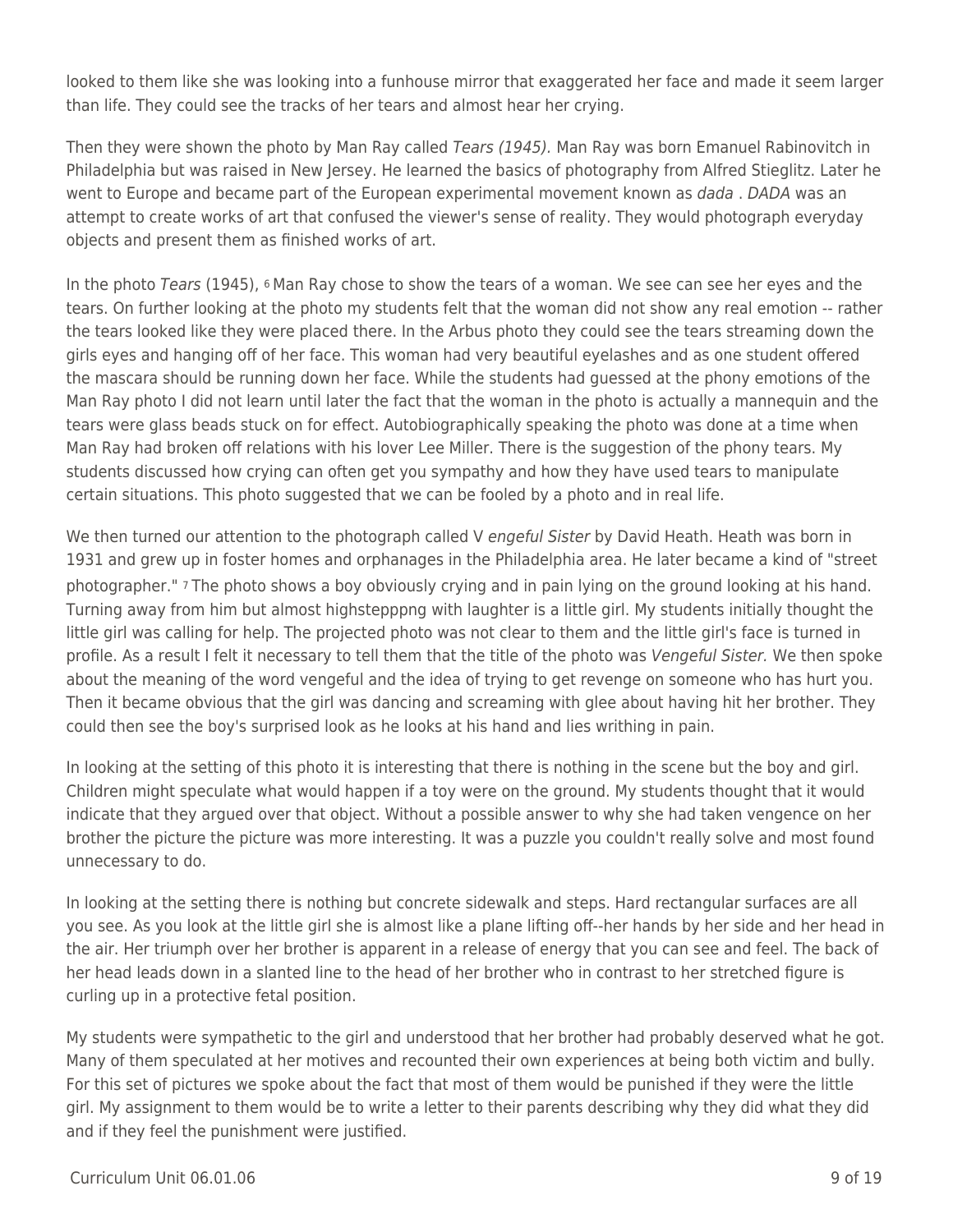As the unit winds down I would turn to a couple of pictures that show unique points of view. In the photo Mount Herman Fire (1965) a football game is going on and in the background a house is burning. The photo is an AP photo taken on November 24, 1965. Mt. Herman was playing their rivals from Deerfield Academy. The Science building caught on fire and in fact was destroyed. Mt. Herman not only lost the building but the game ending a two year winning streak. 8 The initial reaction of my students was surprise and a bit of confusion. It almost seemed funny. The photo shows the people in bleachers looking at the fire but at the same time watching the game. Again point of view plays an important part in the photo. How would the picture be different if the photographer had gone onto the street and taken a picture of the burning building? It probably would be a good photo but it would not be as interesting. Here we have a dangerous situation juxtaposed with a football game. It would seem that people would leave and the game would stop but it continues. Sometimes we think when something catastrophic happens everyone is paying attention but here a fire rages but people pay marginal attention.

We would then turn our attention to another photo called As the city burns; a group watches the towering clouds of smoke from a safe spot on Russian Hill (1906). This is a photo of the fire that occurred after the Great San Francisco Earthquake. Here the photographer didn't take the expected close-up picture of the fire but choose to photograph people on a hill on the outskirts of the city watching what is going on. I would read them a description of the destruction of that fire from If You Lived at the Time of the Great San Francisco Earthquake by Ellen Levine and Pat Grant Porter. Yet look at the photo. The young women are laughing and the men casually and calmly look back at the city. They are not rushing out to help nor do they seem panicked. The photographer is also standing back to let us see that we are merely spectators. Do we always react to a situation with sustained and profound sadness? The assignment might be to imagine that you are one of these observers of the fire. Tell what you saw and how you felt. Why are you smiling? I might also tell my students that in fact the fire was not brought under control until it swept over the Russian Hill where the spectators in the picture are sitting.

### **Eisenstaedt and Lartigue**

Finally I chose to end with a photo that offers the viewer no real context. It is Alfred Eisenstaedt's The Guignol Puppet Show, Paris 1963. In the photo a group of children react to what is going on in an outdoor puppet show. Eisenstaedt snapped the photo at precisely the moment when the dragon has been slain. The children react with different facial expressions. The point of view is from the stage looking out toward the audience so we have no way of definitively knowing what the source of their reaction is unless we know the photo's title. Eisenstaedt was born in 1898 and fell in love with photography when he received his first camera at the age of fourteen. He was called the father of photojournalism and has taken some of the world's best-known photos. <sup>9</sup>

In discussing this photo with my students we had to rely on looking at the reactions of the children. First we discussed whether we had to know what the children were looking at in order to enjoy the photo. They were inquisitive but thought the photo had some wonderful faces in it. As the photo was projected on the screen we added post-it notes to the screen describing what feelings each child was emoting. Then I had each child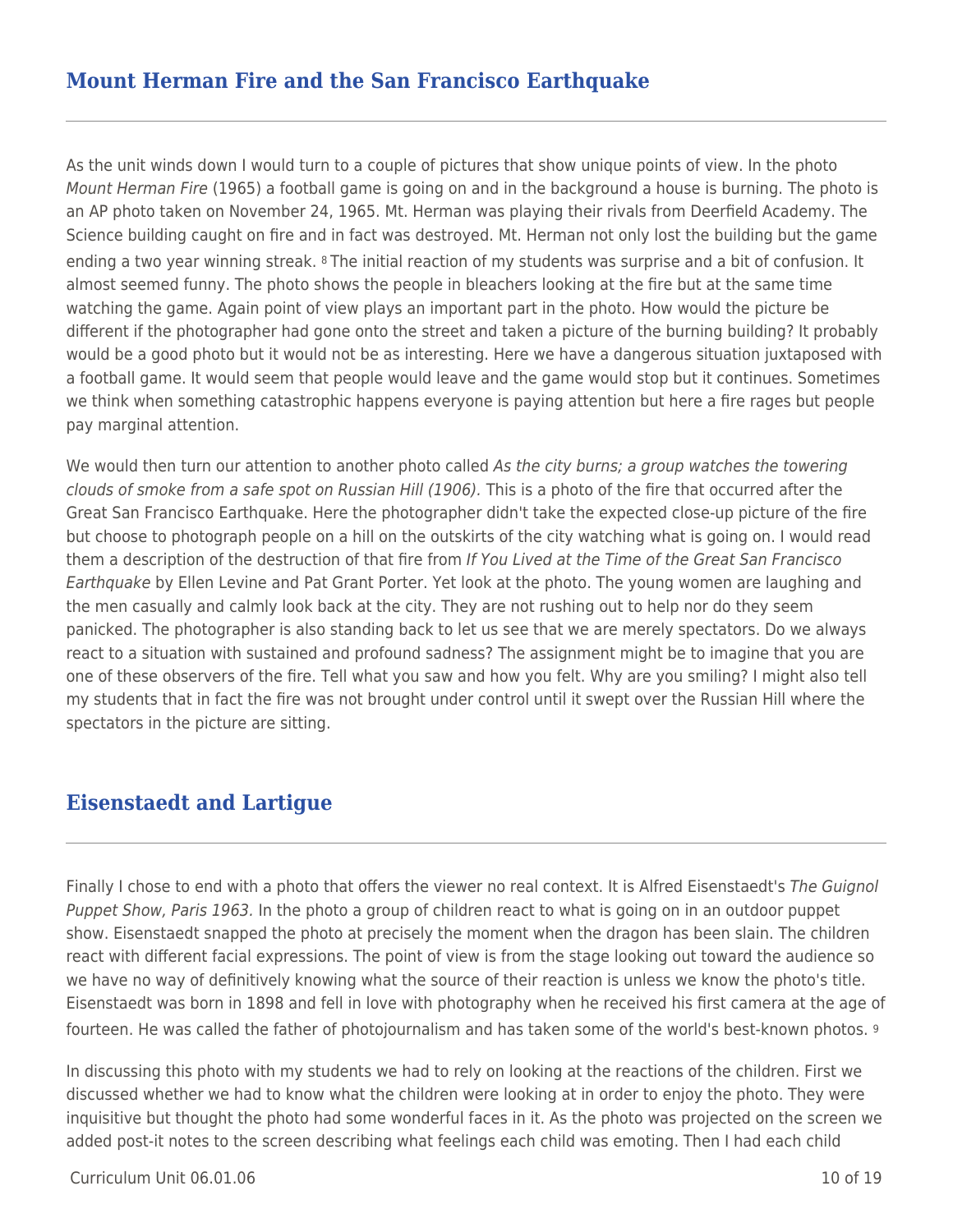speculate about the children might be seeing and hearing. Most of them thought the children were seeing a fight or argument and a couple thought they were watching someone do dangerous stunts. They speculated that it could be a person inside a cage with a lion or tiger at the zoo. After collecting and reading their ideas I then informed them what circumstances the photo was taken. They agreed that the photo was interesting whether you knew the title or not. I might choose to extend this photo by having students pick a child in the photo and try to write a description of the child and what they were thinking.

I have given an account of how my students and I dealt with the pictures because it is important to note that discussing the photos is often difficult. Sometimes the photos do not project clearly and that can cause problems. Where possible, I have tried to make connections to other media and to topics my students are familiar with. There are still other photos I would like to try but time and space has limited the choices.

It seems impossible to me to consider a unit like this without actually engaging students in sharing and discussing photos from their family albums and/or taking some photos themselves. While I have not formally included the photographs of Jacques-Henri Lartigue within the unit it was suggested to me that he would be an excellent example to share with students. Lartigue (1894-1986) was from a privileged background. As a child of eight his father gave him his first cameras. Lartigue began to take pictures of his own life. He seems to have had a natural talent for photography and he was never worried about being part of any movement in photography. He was not influenced nor did he influence the world of photography because none of his work was exhibited until1962.

Along with his photographs Lartigue kept diaries from his earliest days. He also drew many of the photographs that captured the same effect that he sought in taking the picture. 10 In sharing some of these photos with students they could easily see someone their own age recording what they found interesting in life.

I would like to see my students take some pictures and arrange them in some meaningful way. They could take photos of things that are important to them, family members, their homes, etc. Of course, along with the photos I would want them to write about the images and what they mean to them.

### **Lesson Plan #1: Reading a Photograph**

Objective: Students will look at a photograph and fill in a graphic organizer based on the five **"W"** questions *who, what, where, when, why* , as a way of recognizing the visual elements within the photograph and how well they help to create a successful composition.

Materials: photograph, overhead projector and screen, graphic organizer (see **Appendix #3** ), pencils

Introducing the Lesson: You might begin this lesson by asking students why people take photos? Students would hopefully answer that usually a photo is made to remember an event, place or person. Students might talk about events or things they might photograph. You could then tell them that photos tell us stories or have stories behind them much the same as those stories we read and write. Today we are going to try to learn how to read photographs. The same way we question, wonder, and connect to help us understand a story we can do the same with photographs. To help us we will use the 5 "W" questions: who, what, where, when, and why.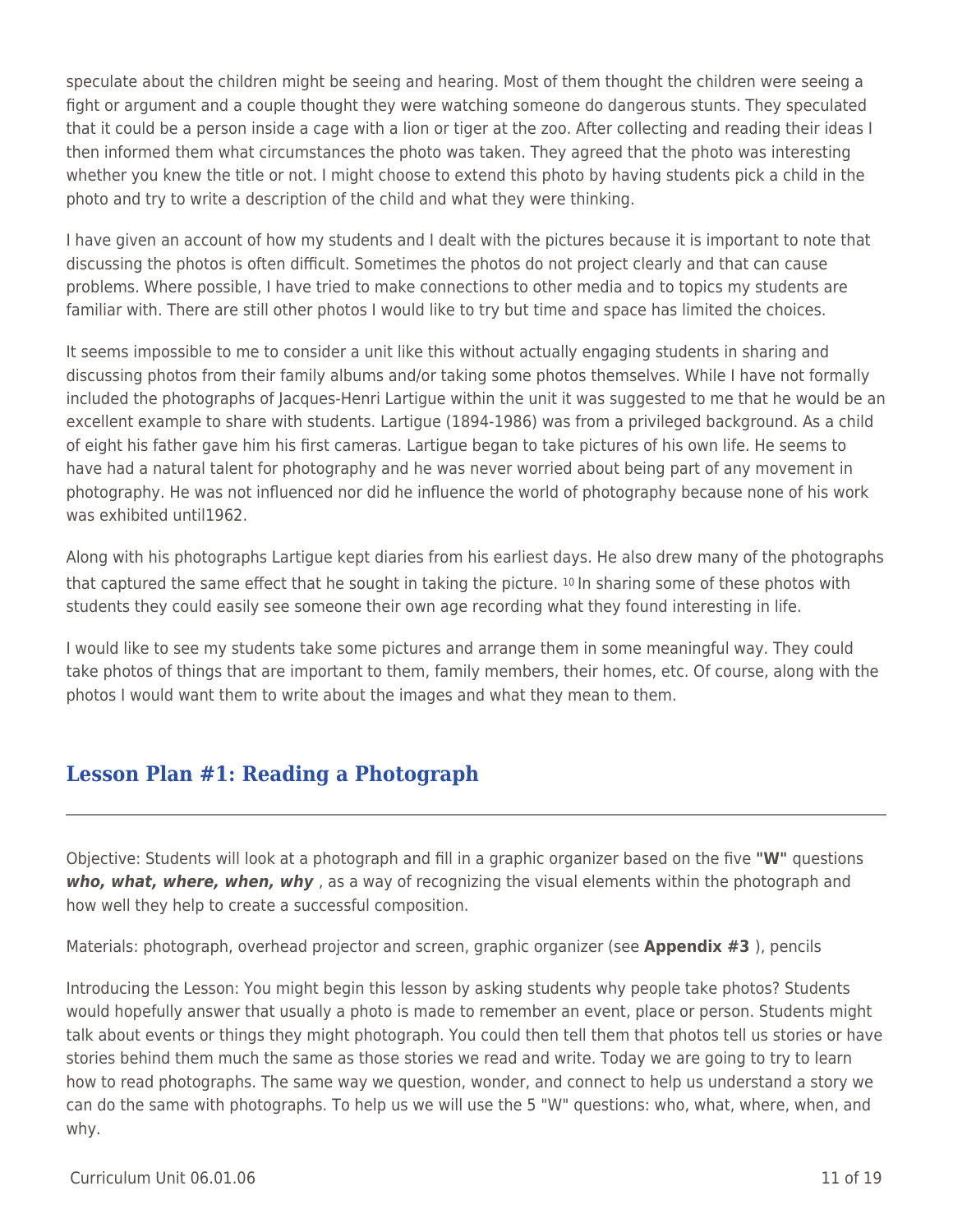Procedure:

1. Present a photograph to the class such as *Shoes on the Sand* (see bibliography).

2. You may want to fill in the organizer after preliminary discussions about the photo. You can decide whether to give each student a copy of the organizer at the start of the lesson. Sometimes the organizer becomes a distraction.

3. If you follow the discussion as outlined in the unit your students will agree that the photo of the sneaks suggests more than it directly shows us about being at the beach.

4. Additional "why" questions you might include are:

Why did the photographer emphasize certain elements and not others?

What's in focus?

Is one person or object in focus or many?

What happened before or after the picture was taken?

What might the photo look like if the photographer had taken it from another

angle- above, behind, left, right, or below?

Conclusion: Students would have successfully completed the organizer and begin to understand how the 5"W" questions help them become more conscience of detail and point of view.

# **Lesson Plan #2: The "voice" of a photograph**

Objective: Students will be given an old photograph and be asked to write in the "voice" of the person within the photograph. As with many writing activities students would need to have this modeled and then gradually expand the writing to where they could do it on their own.

Materials: There are many possibilities but I will use as an example the photograph by Todd Webb entitled LaSalle at Amsterdam, New York, 1946, paper, pencil,

#### Projector, screen

Introducing the lesson: This writing assignment would occur after a discussion of the photo as was done earlier in this unit. Then we would talk about "voice". In writing voice is the underlying component of the whole process. Without it the writing will fall flat and uninteresting. It is the same in a photo. Voice is the imprint of the artist on the photograph. It is what lets us know that we are reading their story or looking at one of their pictures.

#### Procedure:

 $C$ urriculum Unit 06.01.06  $\qquad$  12 of 19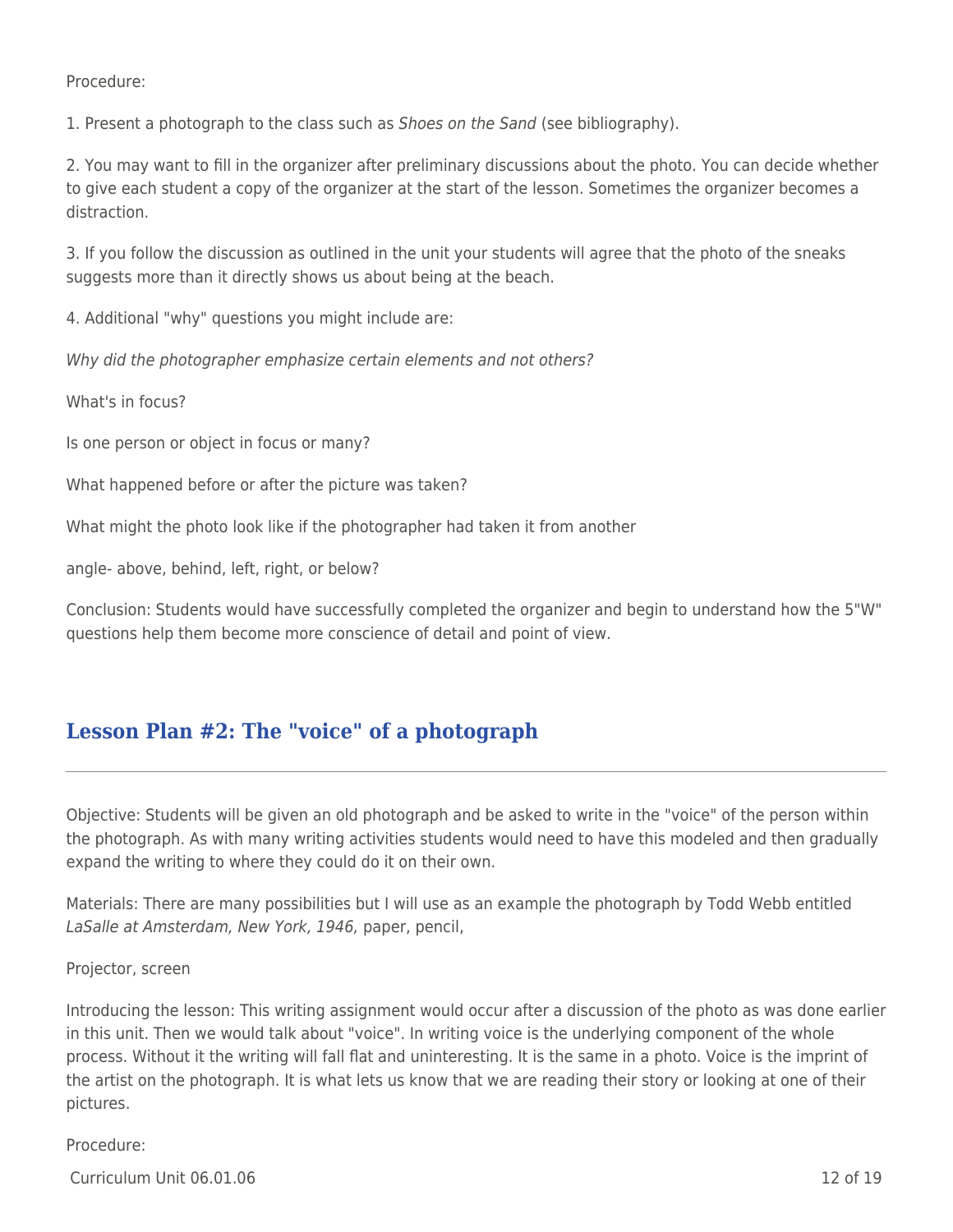1. Look again at the photograph: LaSalle at Amsterdam, New York, 1946 by Todd Webb.

What is the voice in this photo? Hopefully students would be led to see that the voice comes from the joy and happiness of the children as they dance delightedly under the cascading water.

2. Each child should imagine that they are one of the children in the circle. If necessary have students stand and hold hands in a circle and rotate about. Whose hand are you holding and what is it like as you circle around.

3. We might talk about what it is like in the summer on one of those hot days. How do you feel? What is it like when cool water touches your skin?

4. For special ed. And second language learners it might be advisable to list vocabulary words students might have trouble spelling.

5. Have students imagine that they are one of the children in that photo. They can write a description of what it feels like to be under that water and being part of that circle.

Closure of the lesson: Students can share their writings and post them on a display around a copy of Todd Webb's photo.

### **Lesson Plan #3: Comparing a Photo and a Painting**

Objective: Students will compare a picture or pictures of the San Francisco Earthquake with the painting E vacuation of San Francisco by Sea by Alexander Coulter (1849-1936). The painting is a panoramic view of the rescue which Coulter did on a 5' X10' shade he had salvaged from the quake. Interestingly, Coulter had been a newspaper artist but lost his job when the quake occurred. He did the painting from sketches he made as he helped rescue people from the city by sea. Coulter also altered the placement of some key structures which would have been hidden by smoke if he had made accuracy his primary focus.

Students will complete a Venn diagram comparing the two media used.

Materials: A photograph of the damaged city. I have chosen to use Looking toward the fire on Sacramento Street taken by Arnold Genthe (1896-1942). Genthe was a classical scholar from Germany who taught himself photography. Dorothea Lange worked with him early in her career.

Projector, screen, pencils, Venn diagram graphic organizer.

Introducing the lesson: this lesson could be done as a follow-up to discussing the photo As the city burns, a group watches the towering clouds of smoke from a safe spot on Russian Hill. You might show the Coulter work and then the Genthe photo. See if students recognize that one is a painting and the other a photo. Talk about the difference.

Tell them the story of how Coulter made sketches of what he saw and how he altered the placement of buildings in the final painting.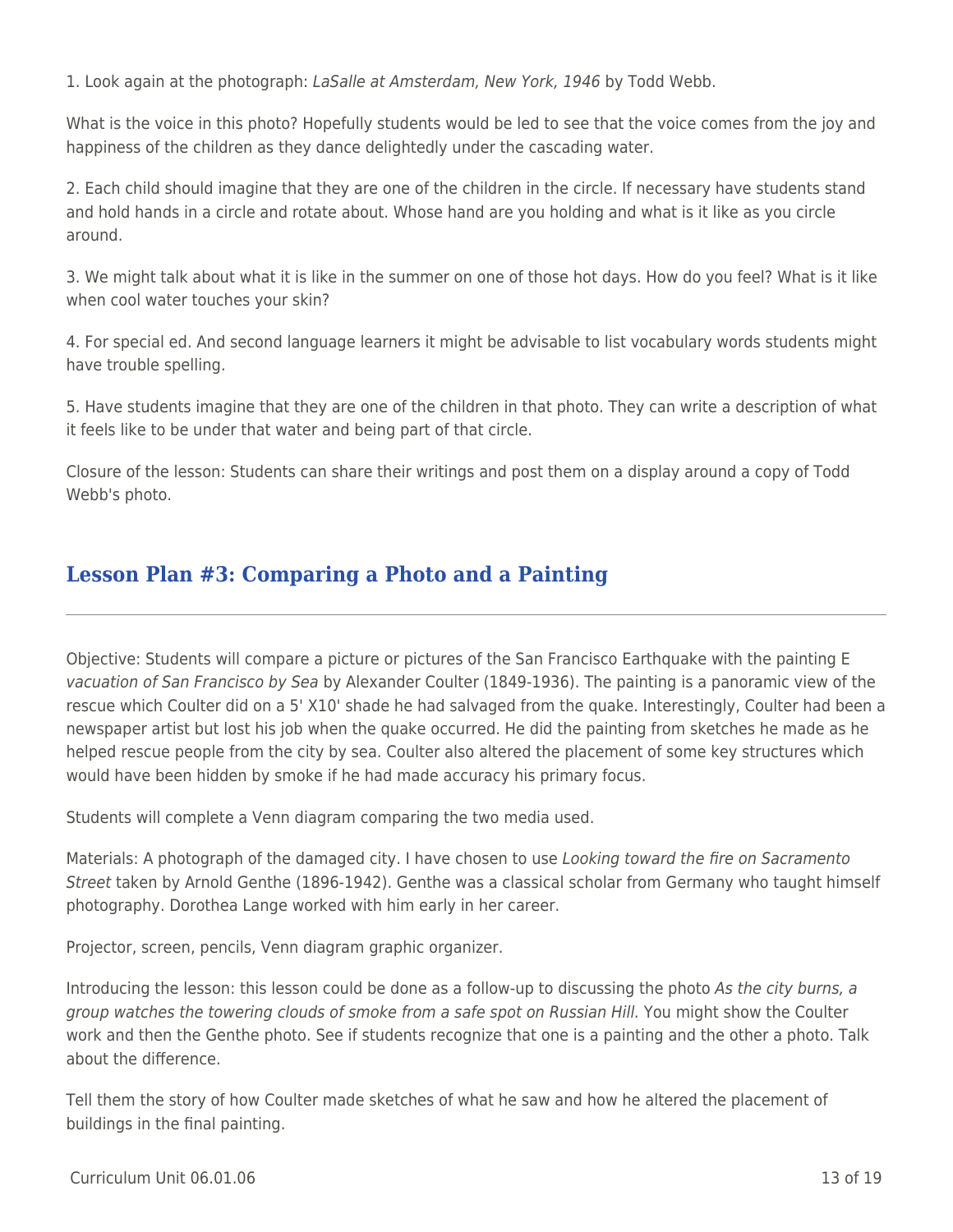Procedure:

1. Give students a Venn diagram graphic organizer. Have students label one side for the painting and the other for the photograph.

2. Students should recognize that the painting is a reproduction of what happened and the photo shows part of what was happening.

- 3. Can we trust the photo?
- 4. How accurate is the Painting? If it is not accurate does that make it less valuable as a

remembrance of the quake and fire? Why? Why not?

5. Students will fill in the Venn graphic with the teacher modeling

Closure of the lesson: Students will have completed the diagram and with continued practice should eventually be able to work in small groups or in pairs to compare and contrast other photos.

### **Endnotes**

 $C$ urriculum Unit 06.01.06  $\qquad$  14 of 19 1 Biography of Todd Webb http://www.toddwebbphotograhs.com/about\_todd.html 2 Exile in a Strange Country: The photography of John Gutmann. USA Today (magazine): May 1, 2001; Ross, Iain 2001 http://www.highbeam.com 3 Biography of Robert Doisneau http://www.robetdoisneau.com 4 Joel Meyerowitz article: Masters of Photography http://www.mastersofphotography.com 5 Joel Meyerowitz biography http://www.joelmeyerowitz.com 6 American Masters, Man Ray, PBS http://www.pbs.org/wnet/americanmasters/database/ray\_m.html-30k 7 David Heath, photographer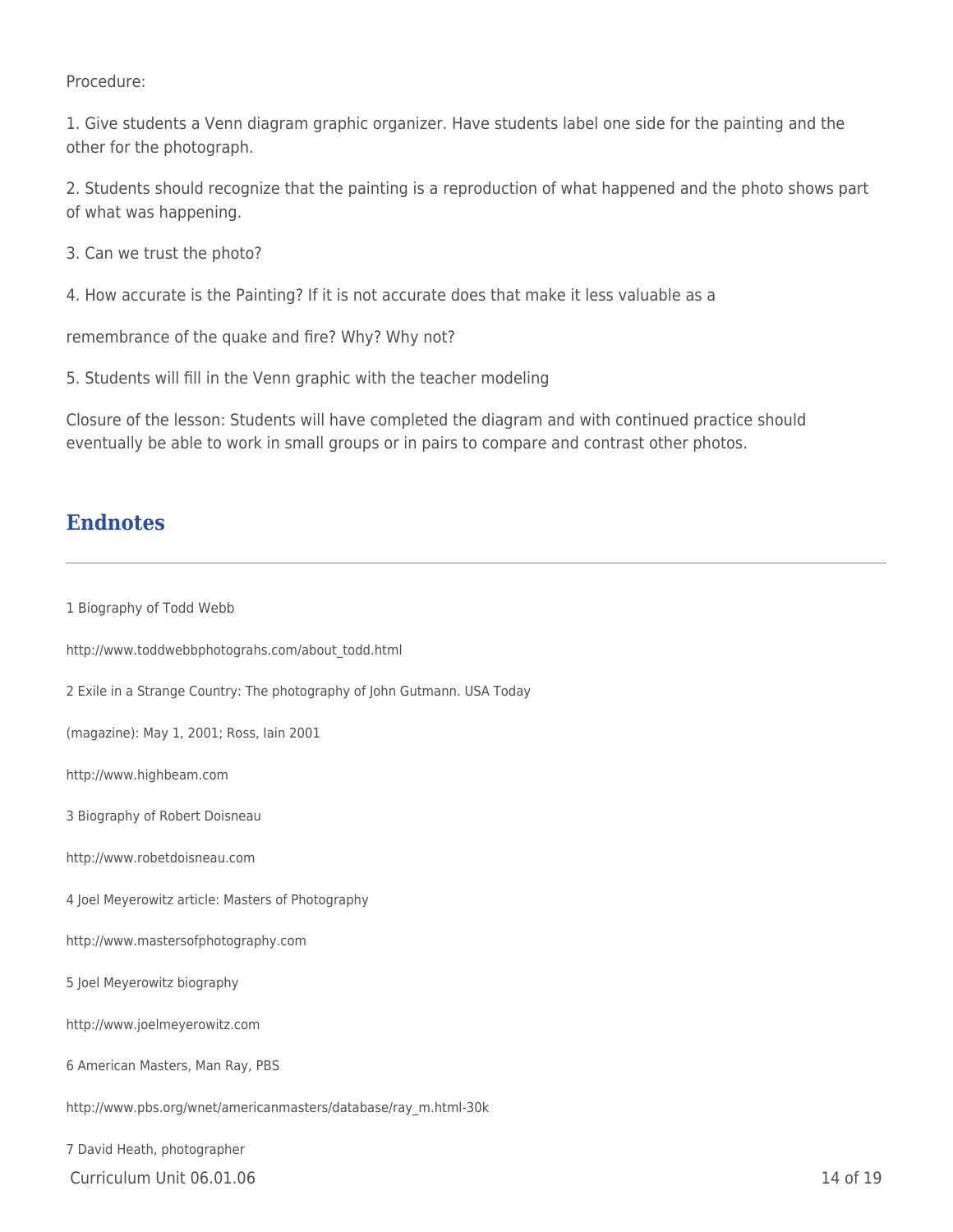http://www.thecanadianencyclopedia.com/index.cfm?PgNm=TCE&Params=A1ARTA0003669-11k 8 Associated Press Photo Archives http://www.photoarchivesap.org 9 Alfred Eisenstaedt, Biography http://www.artscenecal.com/ArticlesFile/Archive/Articles1997/Articles0397/AEisenstaedt.html-8k-10 Biography: Jacques-Henri Lartigue http://www.lartigue.org/index.html

# **Appendix A**

This unit deals with topics that are reflected in the standards of the New Haven Public Schools' Writing Curriculum.

Content Standard

2.0 Writing

#### **Performance Standard 2.1**

Students will demonstrate strategic writing skills that ensure successful communication

#### *Performance Standard 2.2*

Students will demonstrate strategic writing behavior, before, during writing, and after specific writing tasks.

#### **Performance Standard 2.3**

Students will demonstrate performance standards 2.1 and 2.2 through a wide variety of writing tasks.

### **Appendix B**

I have referenced a site that offers a list of vocabulary which will be useful in discussing photographs. ( **Basic** Strategies in Reading Photographs, http://www.nuovo.com/southern-images/analyses.html ) I reproduce it here although the web sight provides accompanying thumbnail pictures to illustrate each term.

**General Vocabulary:** Words that can be used in describing photographs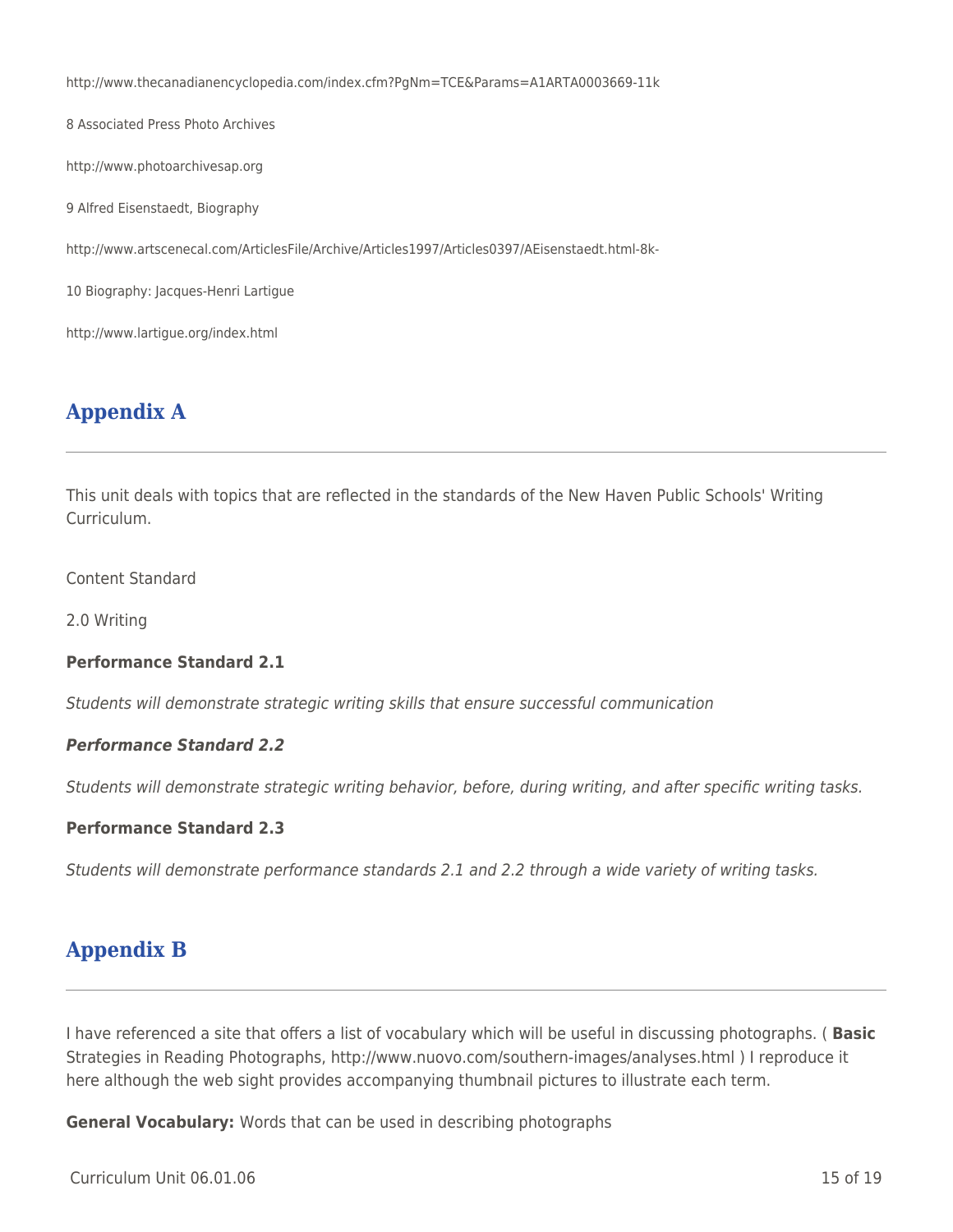abstract: an image that emphasizes formal elements (line, shape, etc.) rather than specific, recognizable objects.

**content:** the subject, topic or information captured in a photograph.

**direct approach:** confronting a scene in a straight-forward manner, without using unusual angles or distortion.

**documentary photography:** photographs whose main purpose is to record a place, person(s) or event

expressive: concerned with communicating emotion.

**geometric shape:** simple rectilinear or curvilinear shapes found in geometry, such as circles, squares, triangles, etc.

**intention:** reason(s) why the artist made a work of art.

**landscape:** an image that portrays the natural environment.

**objective:** a point of view free from personal bias, which attempts to consider all available information with equal regard and fairness.

**organic shape:** shapes based on natural objects such as trees, mountains, leaves, etc.

**representational:** an image which shows recognizable objects.

subject: the main object or person(s) in a photograph.

**theme:** a unifying or dominant idea in one work or in a collection of works.

**Visual Elements:** these terms describe elements you will see in many photographs along with questions that will help you to narrow down how that element is present in the photo you are looking at.

**focus:** what areas appear clearest or sharpest in the photograph? What do not?

**light:** what areas of the photograph are most highlighted? Are there any shadows? Does the photograph allow you to guess the time of day? Is the light natural or artificial? Harsh or soft? Reflected or direct?

**line:** are there objects in the photograph that act as lines? Are they straight, curvy, thin, thick? Do the lines create direction in the photograph? Do they outline? Do the lines show movement or energy?

**repetition:** are there any objects, shapes, or lines which repeat and create a pattern?

**shape:** do you see geometric or organic shapes? What are they?

**space:** is there depth to the photograph or does it seem shallow? What creates this appearance? Are there important negative spaces in addition to positive spaces? Is there depth created by spatial illusions?

**texture:** if you could touch the surface of the photograph how would it feel? How do the objects in the picture look like they would feel?

 $C$ urriculum Unit 06.01.06  $\qquad$  19 of 19 of 19 of 19 of 19 of 19 of 19 of 19 of 19 of 19 of 19 of 19 of 19 of 19 of 19 of 19 of 19 of 19 of 19 of 19 of 19 of 19 of 19 of 19 of 19 of 19 of 19 of 19 of 19 of 19 of 19 of 19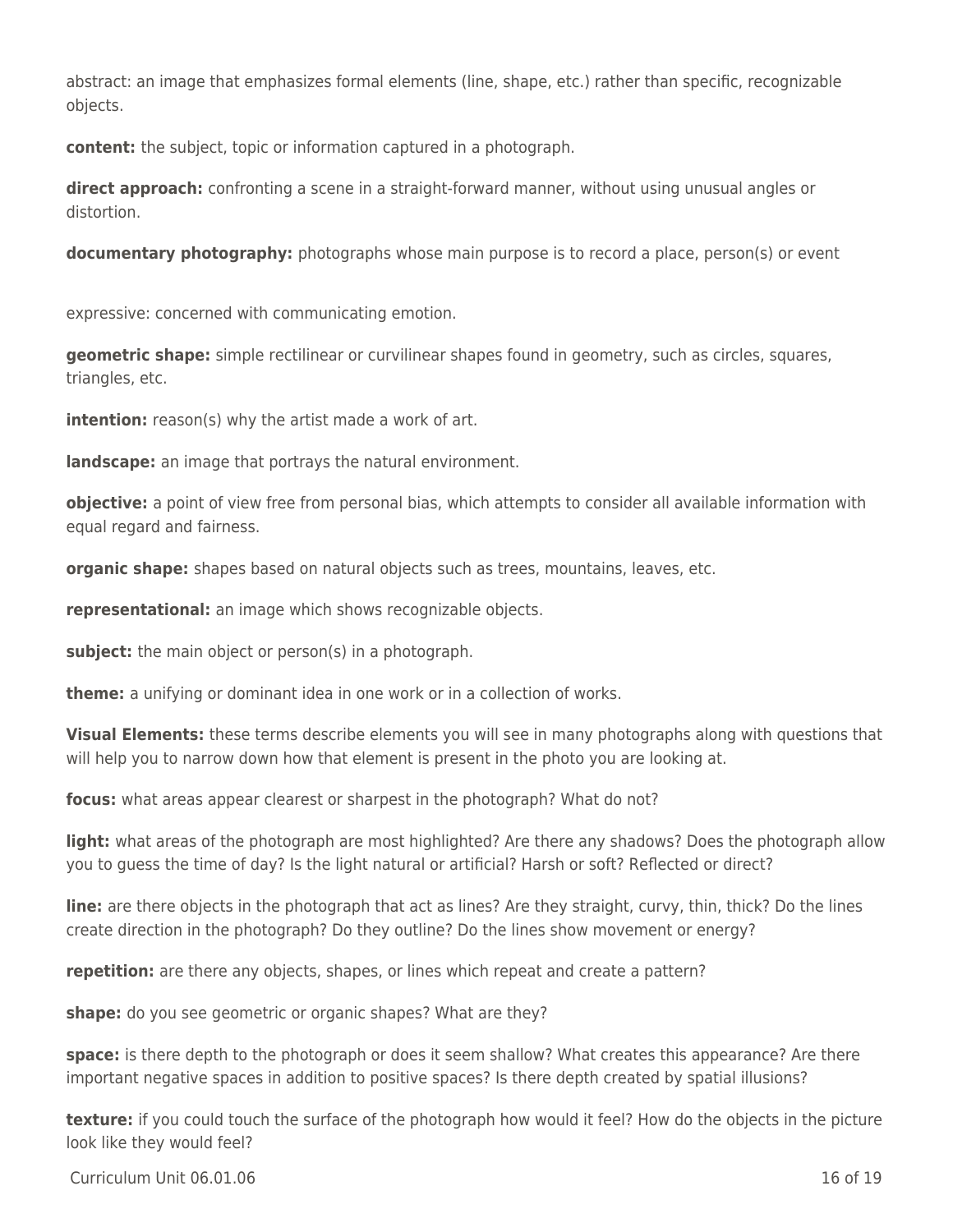**value:** is there a range of tones from dark to light? Where is the darkest value? Where is the lightest?

**Composition of the Photograph:** these words will help you to think about how the visual elements combine within a photograph to create a composition.

**angle:** the vantage point from which the photograph was taken; generally used when discussing a photograph taken from an unusual or exaggerated used when discussing a photograph taken from an unusual or exaggerated vantage point.

**background:** the part of a scene or picture that is or seems to be toward the back.

**balance:** the distribution of visual elements in a photograph. Symmetrical balance distributes visual elements evenly in an image. Asymmetrical balance is found when visual elements are not evenly distributed in an image.

**central focus:** the object(s) which appears most prominently and/or most clearly focused in a photograph.

**composition:** the arrangement or structure of the formal elements that make up an image.

**contour:** the outline of an object or shape.

**contrast:** strong visual differences between light and dark, varying textures, sizes, etc.

**framing:** what the photographer has placed within the boundaries of the photograph.

**setting:** actual physical surroundings or scenery whether real or artificial.

**vantage point:** the place from which a photographer takes a photograph.

### **Appendix C**

Graphic organizer for use when discussing a photograph based on Reading Photographs: by Melissa Thibault and David Walbert (http://www.learnnc.org/articles/v/photo0602-1)

Name :

Date:

Name of Photograph:

Photographer:

Who or What do you see?

What don't you see?

When was the photograph taken? What is happening?

 $C$ urriculum Unit 06.01.06  $\qquad$  17 of 19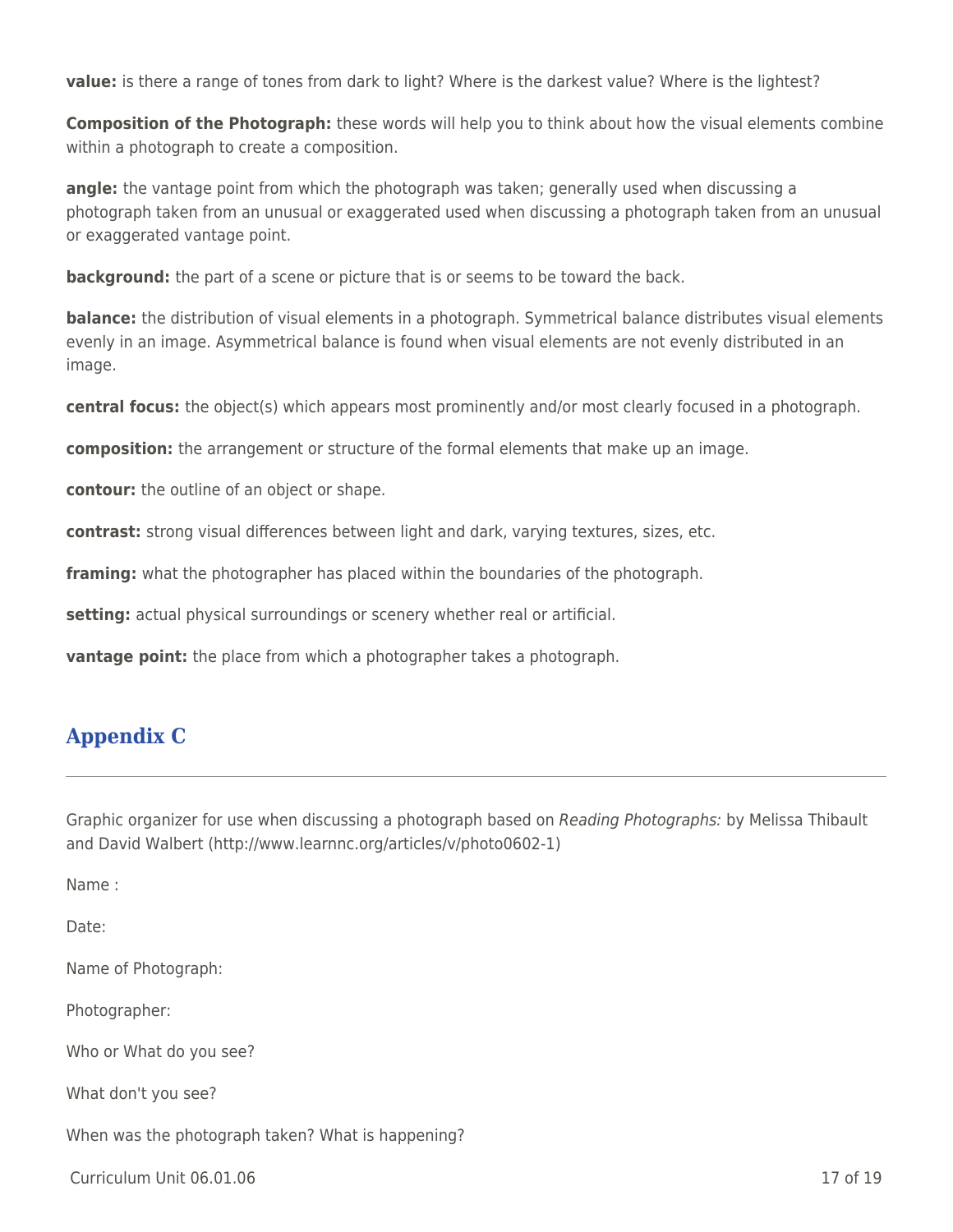Where was the photograph taken?

Why did the photographer take the photo at this moment?

Why did the photographer take the picture from this vantage point?

### **Bibliography**

Adams, Ansel. 1989. Example: the making of 40 Photographs. New York: Little, Brown, and Company. This book takes forty of Adams' photographs and adds an accompanying narration by the photographer about the circumstances that led him to take each specific photograph.

Culham, Ruth. 2003. 6+1 Traits of Writing. New York: Scholastic.

This book presents what is considered by many to be the essential traits of good writing: Ideas, Organization, Voice, Word Choice, Sentence Fluency, Conventions, and Presentation. These are used as a way of evaluating and instructing students.

Editors of Life Magazine. 2003. 100 Photographs That Changed the World . New York

The editors of Life chose photos that come from "the Arts", "Society", "War and Peace" and, "Science and Nature."

Graves, Donald H. 1994. A Fresh Look at Writing . New Hampshire: Heinemann.

A well known book about teaching writing in the elementary grades. It presents ideas on teaching spelling, writing conventions and a range of genre from poetry to fiction and nonfiction.

Hillerich, Robert L. 1985. Teaching Children to Write, K-8. New Jersey: Prentice Hall.

Offers the elementary teacher advice and ideas on encouraging students to write and organizing the writing classroom.

Levine, Ellen. 1992. If You Lived in the Time of the Great San Francisco Earthquake. New York: Scholastic. One of a series of books that literally takes young readers to important events or times. This book takes place to San Francisco, California, shortly before, during, and after the quake. Describes what it was like for the people living through this event.

Meyerowitz, Joel and Colin Westerbeck. 2001. Bystander: A History of Street Photography. New York: Bulfinch Press. This is a substantial book that embraces the history of a photographic genre which was created from the energy of everyday street life. Both well known and unknown artist are included.

Orvell, Miles. 2003. Oxford History of Art: American Photography. New York: Oxford Press. This book examines the 150 year history of American photography both well known and less-known images. The book makes this subject available to even the casual reader with an interest in the subject.